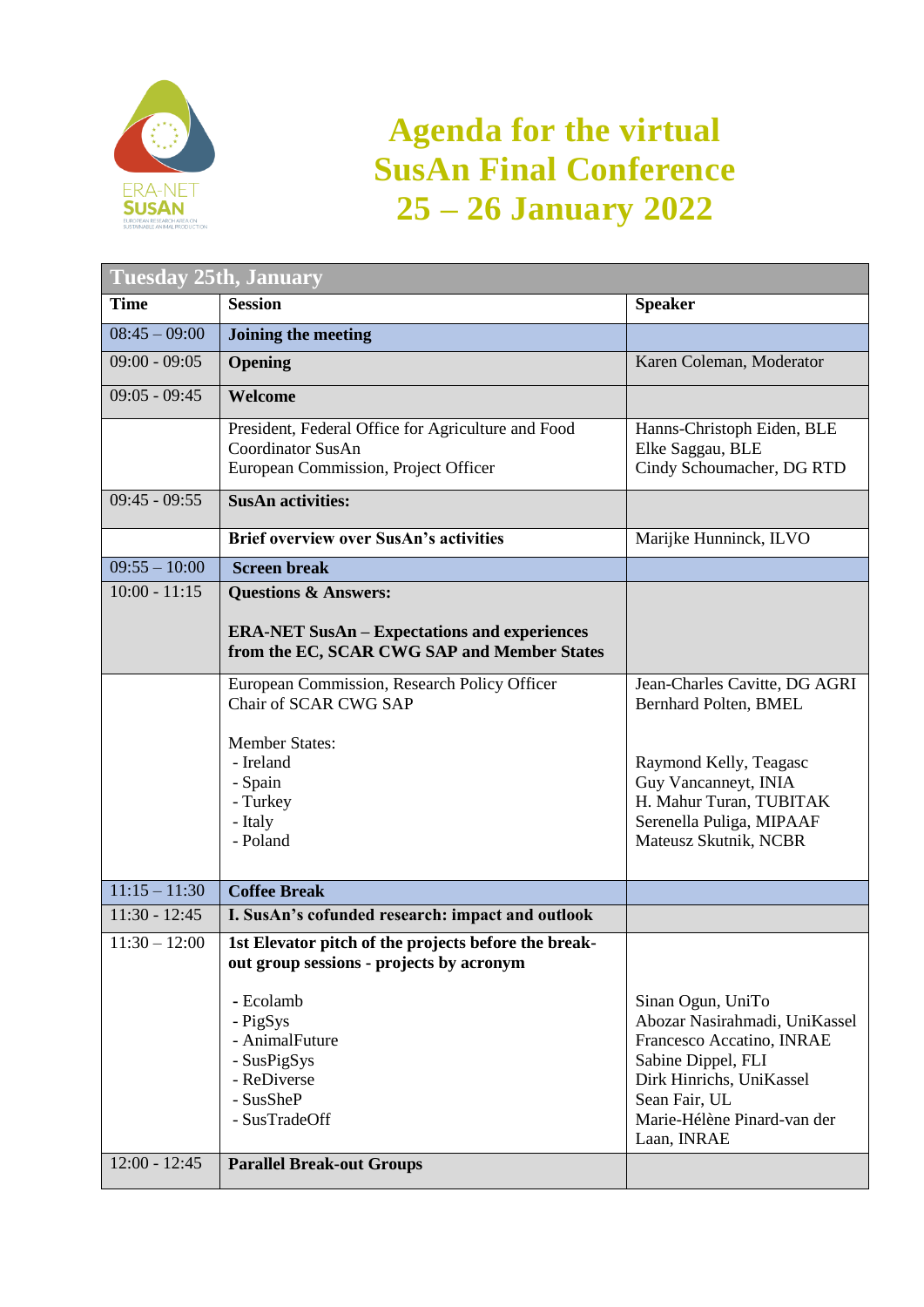|                 | Evaluation of sustainability: ECOLAMB,<br>$\mathbf{I}$ .<br>PIGSYS, ANIMAL FUTURE, SUSPIGSYS<br>The right animal for the right system:<br>Π.<br>REDIVERSE, SUSSHEEP, SUSTRADEOFF                | Moderators:<br>Monica de Prado, ELIKA<br>Marijke Hunninck, ILVO<br>Elena Rodriguez-Valin, INIA<br>Katerina Kotzia, BLE                                                   |
|-----------------|-------------------------------------------------------------------------------------------------------------------------------------------------------------------------------------------------|--------------------------------------------------------------------------------------------------------------------------------------------------------------------------|
| $12:45 - 13:45$ | <b>Lunch Break</b>                                                                                                                                                                              |                                                                                                                                                                          |
| $13:45 - 15:00$ | II. SusAn's cofunded research: impact and outlook                                                                                                                                               |                                                                                                                                                                          |
| $13:45 - 14:15$ | 2nd Elevator pitch of the projects before the break-<br>out group sessions - projects by acronym<br>- PEGaSus<br>- SusCatt<br>- SusPig<br>- SUSTAINBEEF<br>- BPRACTICES<br>- FreeWalk<br>- SuSI | Klaus Wimmers, FBN<br>Håvard Steinshamn, NIBIOA<br>Wendy Rauw, INIA<br>Sylvain Hennart, CRA-W<br>Giovanni Formato, IZSLT<br>Abele Kuipers, WUR<br>Volker Stefanski, UHOH |
| $14:15 - 15:00$ | <b>Parallel Break-out Groups</b>                                                                                                                                                                |                                                                                                                                                                          |
|                 | III.<br>Managing efficiency: PEGASUS, SUSCATT,<br>SUSPIG, SUSTAINBEEF<br>IV.<br>Animal health and welfare: BPRACTICE,<br>FREEWALK, SUSI                                                         | Moderators:<br>Monica de Prado, ELIKA<br>Marijke Hunninck, ILVO<br>Elena Rodriguez-Valin, INIA<br>Katerina Kotzia, BLE                                                   |
| $15:00 - 15:30$ | <b>Virtual Visit to ILVO</b>                                                                                                                                                                    | Matthieu Frijlink, ILVO                                                                                                                                                  |

| <b>Wednesday 26th, January</b> |                                                                                                                                                                         |                                              |  |
|--------------------------------|-------------------------------------------------------------------------------------------------------------------------------------------------------------------------|----------------------------------------------|--|
| <b>Time</b>                    | <b>Session</b>                                                                                                                                                          | <b>Speaker</b>                               |  |
| $08:45 - 09:00$                | Joining the meeting                                                                                                                                                     |                                              |  |
| $09:00 - 09:05$                | <b>Opening</b>                                                                                                                                                          | Karen Coleman                                |  |
| $09:05 - 09:45$                | SusAn's cofunded research:                                                                                                                                              |                                              |  |
|                                | Presentation of the results of the break-out groups of<br>day 1                                                                                                         |                                              |  |
|                                | I.<br>Evaluation of sustainability: ECOLAMB,<br>PIGSYS, ANIMAL FUTURE, SUSPIGSYS                                                                                        | Francesco Accatino, INRAE                    |  |
|                                | The right animal for the right system:<br>П.<br>REDIVERSE, SUSSHEEP, SUSTRADEOFF                                                                                        | Sean Fair, UL                                |  |
|                                | Managing efficiency: PEGASUS, SUSCATT,<br>Ш.<br>SUSPIG, SUSTAINBEEF                                                                                                     | Wendy Rauw, INIA                             |  |
|                                | Animal health and welfare: BPRACTICE,<br>IV.<br><b>FREEWALK, SUSI</b>                                                                                                   | Volker Stefanski, UHOH                       |  |
| $09:45 - 10:05$                | <b>Future opportunities under Horizon Europe for</b><br>further SusAn collaboration<br>Outcome of the survey on self-sustainability and future<br>opportunities and Q&A | Stefan Vetter and Nina Radl,<br><b>BMLRT</b> |  |
| $10:05 - 10:10$                | <b>Screen break</b>                                                                                                                                                     |                                              |  |